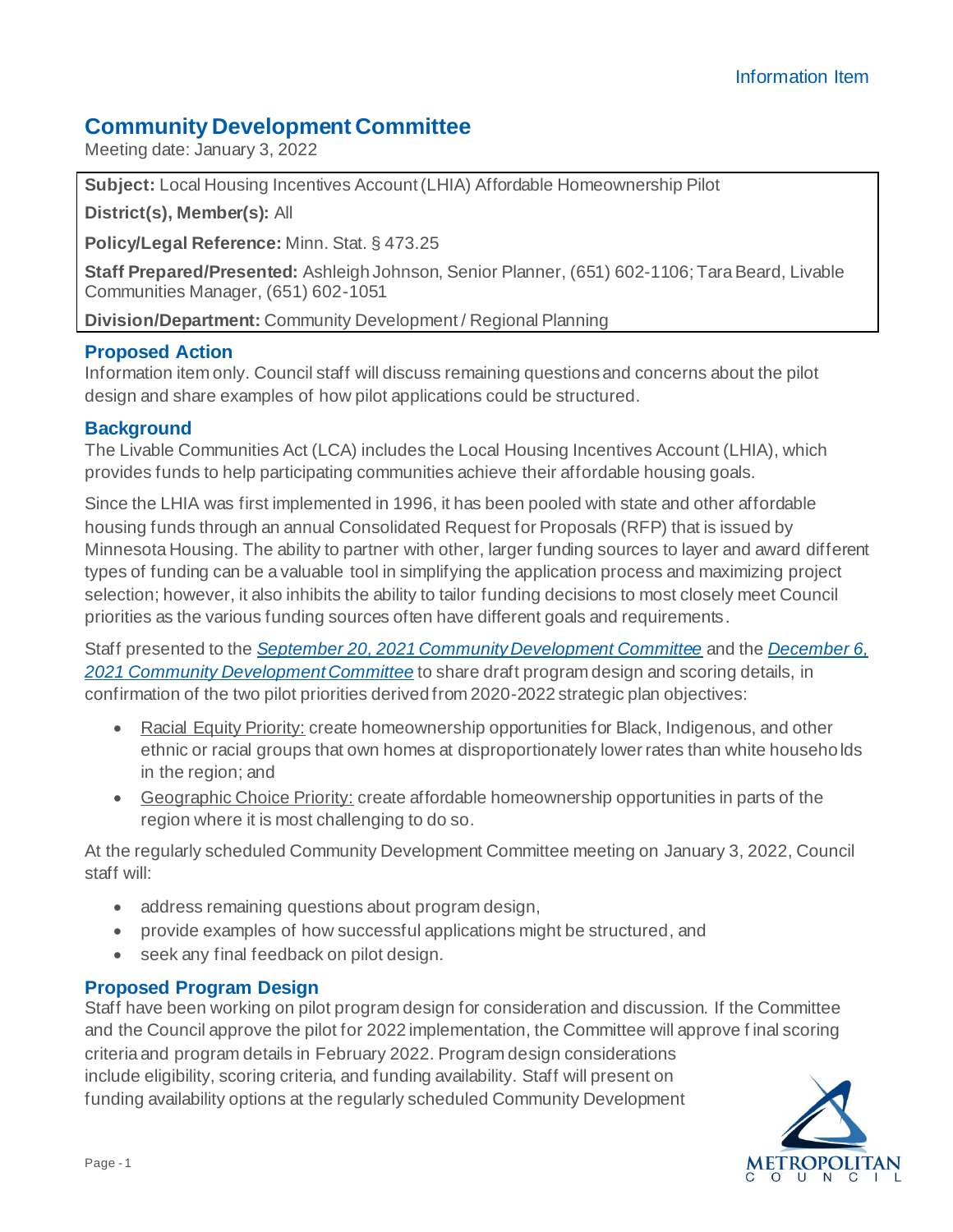Committee meeting on January 18, 2022. Final pilot approval will be requested with all other 2022 LCA program criteria in February.

# *Pilot eligibility*

Only LCA participating cities will be able to apply for grants through the pilot, as is the case with all LCA grant programs. Other specific eligibility criteria to be considered for funding includes:

- Have a dollar for dollar local match (this is required by statute)
- Provide an affordable homeownership opportunity for a household earning 80% Area Median Income or less
- Provide a minimum affordability term of 15 years
- Require Home Stretch or similar homeowner education for first-time homebuyers

Staff have received feedback from members of the housing subcommittee of the Equity Advisory Committee regarding concern for requiring a minimum affordability term and giving points to proposals that maintain affordability for longer than 15 years. They ask if the term limit requires initial homebuyers to stay in the home for at least 15 years and question the impacts of an affordability term on the initial homebuyers' ability to build wealth through equity gained in the home.

Initial homebuyers will have the ability to sell their home at any time. The affordability term simply means that the cost of the home must remain affordable upon resale for at least 15 years, which ensures that the subsidy is connected to the property rather than to the homeowner. Pursuant to the Livable Communities Act, LHIA funds are for development or preservation of housing, not direct assistance to individuals. If homes we fund return to market values upon resale in a short period of time, the goal of creating affordable homeownership opportunities throughout the region is only being met temporarily.

Other sources of funding for affordable homeownership often require or incentivize a minimum affordability term, as well. Currently, when the Council deploys LHIA funds to homeownership projects through Minnesota Housing's Consolidated Request for Proposals (RFP), funding must be structured as a gap loan to be repaid (and thus reducing the amount of equity that was gained in the home) unless it's tied to at least 30 years of affordability. The LHIA Pilot would allow us to provide the flexibility to serve multiple households with one subsidy to one home without requiring the proposal be affordable for 30 years or more.

The proposed pilot structure of keeping the home affordable, even upon resale, for at least 15 years can be accomplished in a variety of ways. Each method has its own opportunities and challenges and like any homeownership opportunity, creates both potential to build equity and risks of losing equity depending on how market forces interact with the affordability model.

### *Minimum score criteria*

The proposed scoring structure includes two steps. Step one evaluates the project *location's* ability to achieve pilot priorities, considering city or census tract level data on:

- shares of Black, Indigenous, and other residents of color
- homeownership rates across race/ethnicity
- average home sale prices
- single family land use shares, and
- the city's allocation of affordable housing need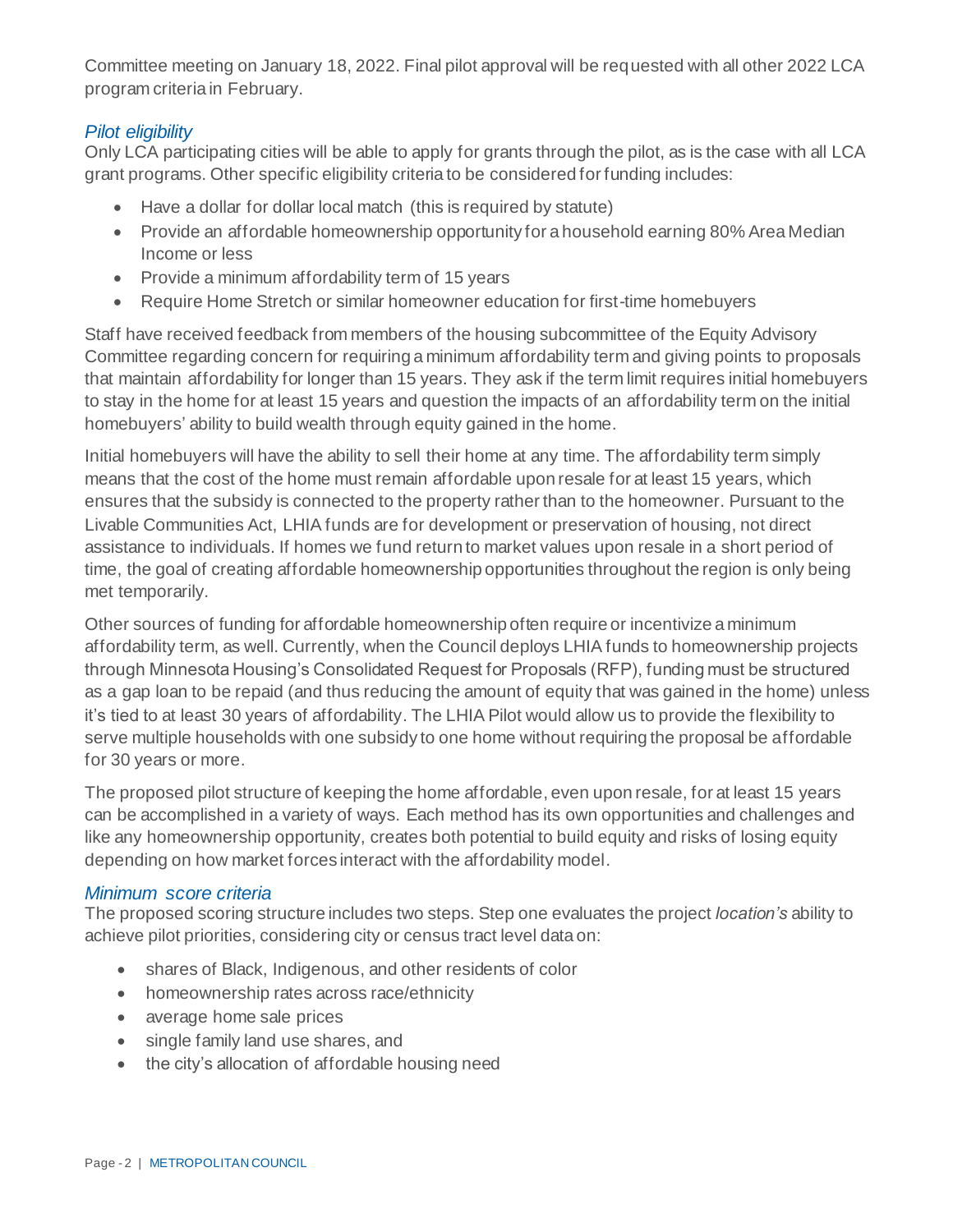Evaluating this data ensures the proposal sufficiently addresses one or both pilot priorities. A minimum score of 5 points out of a maximum of 17 is required to move forward to Step Two. Currently all LCAparticipating cities have the potential to meet the minimum score in at least one census tract, but annual updates to the data could change that for future cycles. Staff will provide cities with their Step One score, by census tract if applicable, in LCA outreach and communications materials once the pilot is formally approved, at least six months before applications would be due.

While the minimum score establishes a way to ensure pilot priorities can be met based on the location of the project, step one scoring also reveals to what degree pilot priorities could be addressed, as there is significant differentiation in how LCA participants currently score using proposed step one criteria. More than half of LCA participating cities currently score between the minimum 5 points and a still modest 8 points; but only 9% of participating cities currently score over 13 points. While all LCA participants can currently achieve the minimum Step One score, Step One scores still provide helpful context to applicants in terms of how competitive they would be prior to Step Two scoring.



**Figure 1. Proposed 2022 Step One Score Breakdown Across LCA Participating Cities**

Step Two criteria would primarily evaluate the individual *project's* ability to achieve pilot goals. The proposed criteria include scoring on efforts to ensure populations with lower homeownership rates than white residents have equitable access to the affordable homeownership opportunity that's being funded, the proposal's ability to meet unique local needs, and the proposal's ability to provide deeper and/or longer affordability.

### **Examples of potential applications**

Applications from LCA participating cities or other eligible development authorities will need to specify what type of affordable home development they plan to implement and how they plan to achieve the minimum affordability term. There are a variety of ways to achieve both of these outcomes and these approaches can be mixed, matched, and layered. Below are three examples of how a competitive application to the pilot might be structured using different combinations of affordable homeownership strategies, and the different ways those strategies impact equity building potential upon resale.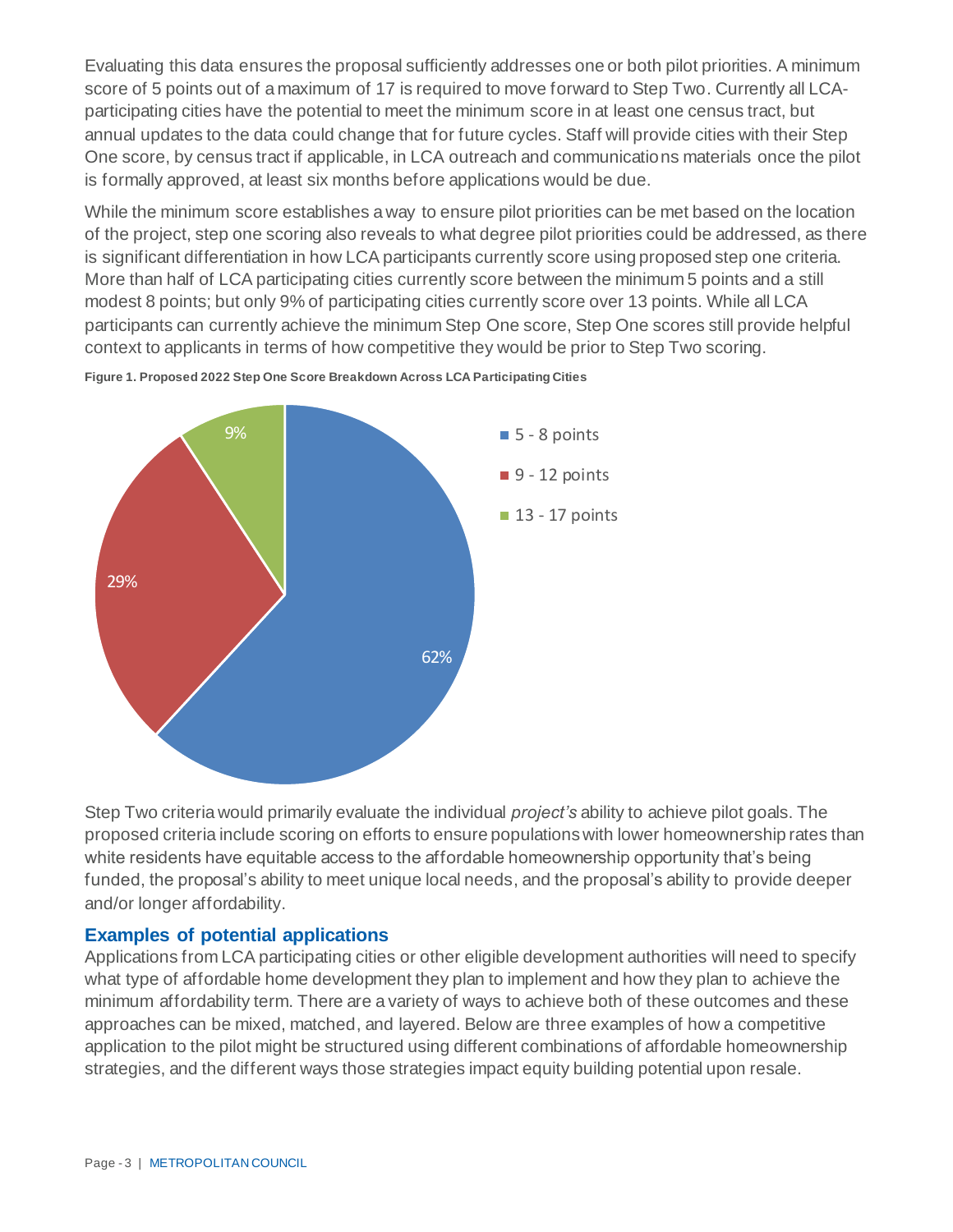# *Example 1: New Construction, Community Land Trust*

This first example describes the construction of a new home within a Community Land Trust. The developer plans to build four homes. Tables 1 and 2 show how the project costs and funding sources might be structured.

**Table 1. Project Proposal, New Construction, Community Land Trust**

| <b>Project Costs</b>                                                       | <b>Amount</b> |
|----------------------------------------------------------------------------|---------------|
| Total Development Cost (TDC) per home                                      | \$460,000     |
| Estimated Market Value (EMV) per home                                      | \$400,000     |
| Affordable price at 80% Area Median Income<br>(\$79,900 for a family of 4) | \$316,000     |
| Affordability Gap (EMV - Affordable Purchase Price)                        | \$84,000      |
| Development Gap (TDC - EMV)                                                | \$60,000      |
| Total Gap per home                                                         | \$144,000     |
| <b>TOTAL Gap (four homes)</b>                                              | \$576,000     |

**Table 2. Project Funding Sources, New Construction, Community Land Trust**

| <b>Project funding sources</b>       | <b>Amount</b> |
|--------------------------------------|---------------|
| <b>LHIA Pilot request</b>            | \$288,000     |
| County CDA funding (local match)     | \$263,000     |
| City down payment assistance program | \$25,000      |
| <b>Total sources</b>                 | \$576,000     |

In this example, resale of the homes would follow the terms of the community land trust, which requires resale at an affordable price in perpetuity (not limited to 15 years). The homebuyer's down payment assistance would lower the amount they would need to qualify for a mortgage, from \$316,000 to \$291,000. Most down payment assistance programs, while low or zero interest, do require repayment upon resale. A community land trust model uses a shared equity formula to accomplish long term affordability. Tables 3 and 4 show the results if one of the initial homebuyers chose to sell the home after 5 years.

**Table 3. Community Land Trust Resale Model**

| <b>Resale after 5 years</b>                         | <b>Amount</b> |
|-----------------------------------------------------|---------------|
| Estimated Market Value (EMV)                        | \$588,000*    |
| <b>Property Appreciation</b>                        | \$188,000     |
| 2026 Community Land Trust Sale Price                | \$363,000     |
| Sale Price includes Original Affordable Price       | \$316,000     |
| Sale Price includes 25% of Property<br>Appreciation | \$47,000      |

\*Assumes an 8% increase in home prices annually over 5 years; this is the average sale price increase in the region over the 2012-2021 time period (Source: Minnesota Realtors Area Historical Median Prices)

#### **Table 4. Community Land Trust Equity potential**

| <b>Equity potential after 5 years</b> | <b>Amount</b> |
|---------------------------------------|---------------|
| Sellers share of market appreciation  | \$47,000      |
| Principal paid on mortgage*           | \$32,000      |
| Repayment of down payment assistance  | $-$ \$25,000  |
| Seller's equity upon resale           | \$54,000      |

\*Assumes a 30-year fixed mortgage at 3% interest, which is the interest rate offered in April 2021 by the Minnesota Housing Finance Agency to first-time homebuyers with no origination fee.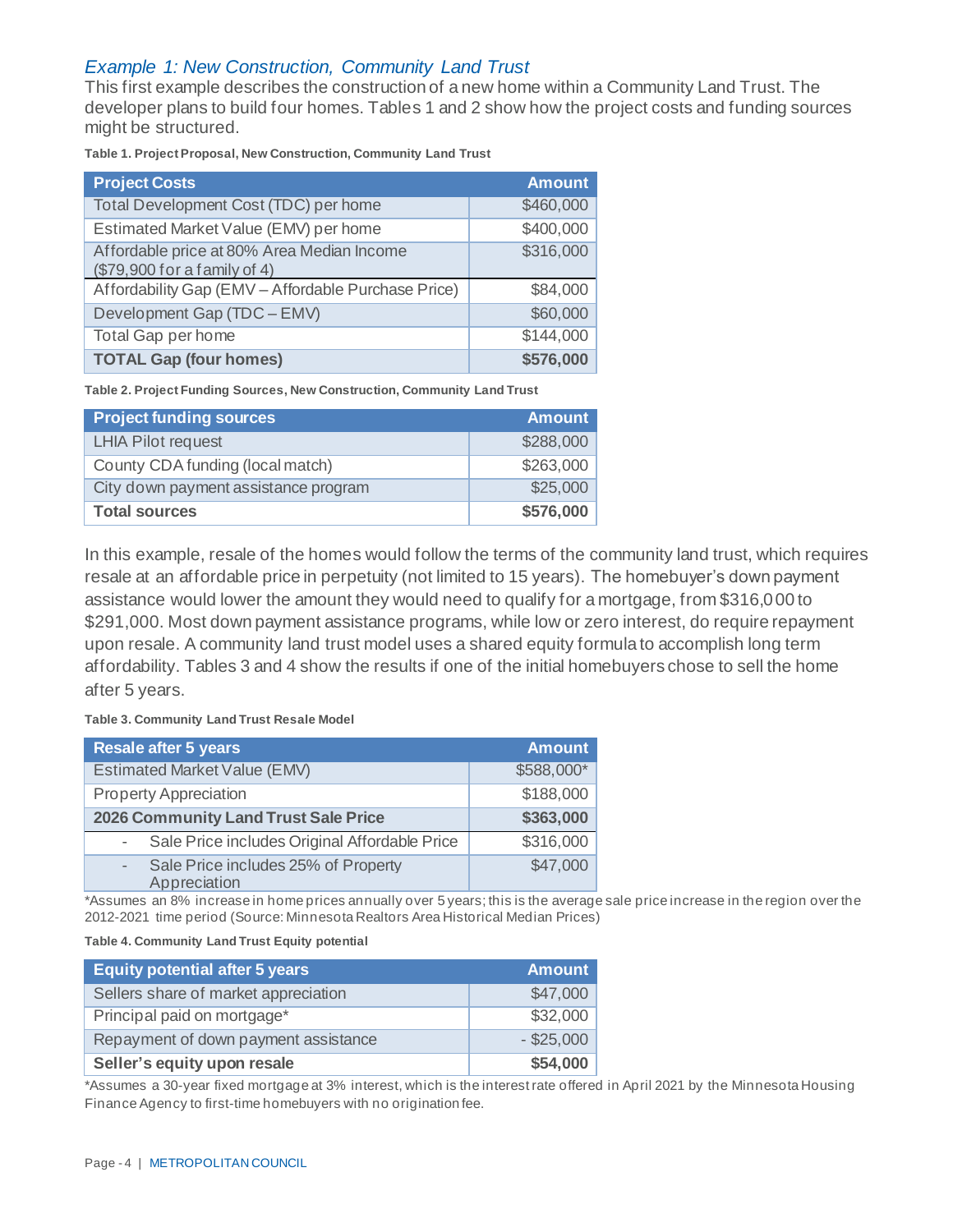Had the original market value matched the mortgage amount of \$291,000, the estimated property appreciation after 5 years would have been \$136,000 (assuming an 8% increase in home prices annually over 5 years; this is the average sale price increase in the region over the 2012-2021 time period). While the equity capture in this example is significantly less than that, it provides a brand-new 4-bedroom home in a part of the region with fewer, if any homeownership options at the \$316,000 price point. Also, an older home is more likely to require repairs over 5 years, potentially offsetting the ability to capture equity. Ultimately, this example provides an option for a household that prioritizes location, size and need for upkeep over their capacity to maximize their wealth-building potential.

#### *Example 2: Acquisition Rehabilitation, Restrictive Deed*

This second example describes the acquisition of an existing home that needs some repairs, such as a new roof or updated plumbing. The developer plans to acquire, rehabilitate, and sell one home at an affordable purchase price. Tables 5 and 6 show how the project costs and funding sources might be structured.

**Table 5. Project proposal, Acquisition Rehabilitation, Restrictive Deed**

| <b>Project Costs</b>                                                       | <b>Amount</b> |
|----------------------------------------------------------------------------|---------------|
| <b>Home Acquisition Cost</b>                                               | \$599,000     |
| <b>Rehabilitation Cost</b>                                                 | \$51,000      |
| Affordable price at 80% Area Median Income<br>(\$79,900 for a family of 4) | \$316,000     |
| Affordability Gap (Acquisition cost - Affordable price)                    | \$283,000     |
| Development Gap (Rehabilitation costs)                                     | \$51,000      |
| <b>Total Gap</b>                                                           | \$334,000     |

**Table 6. Project funding sources, Acquisition Rehabilitation, Restrictive Deed**

| <b>Project funding sources</b>     | <b>Amount</b> |
|------------------------------------|---------------|
| <b>LHIA Pilot request</b>          | \$167,000     |
| County CDA funding (local match)   | \$75,000      |
| State Energy Rebates (local match) | \$50,000      |
| City funding (local match)         | \$42,000      |
| <b>Total sources</b>               | \$334,000     |

In this example, resale of the home would follow the terms of a restrictive deed for up to 15 years, which would require the homebuyer to sell the home at a price affordable to a household earning 80% AMI and to an income qualifying homebuyer. The restrictive deed ties equity potential to changes in Area Median Income, rather than changes in the home's market value. Tables 7 and 8 show how this might play out if the initial homebuyer chose to sell the home after 5 years.

#### **Table 7. Restrictive Deed Resale Model**

| <b>Resale after 5 years</b>      | Amount <sup>'</sup> |
|----------------------------------|---------------------|
| Estimated Market Value (EMV)     | \$880,000*          |
| <b>Property Appreciation</b>     | \$281,000           |
| 2026 Affordable Purchase Price   | \$388,000^          |
| <b>Income-based Appreciation</b> | $$72,000^+$         |

\*Assumes an 8% increase in home prices annually over 5 years; this is the average sale price increase in the region over the 2012-2021 time period (Source: Minnesota Realtors Area Historical Median Prices)

^Assumes 4.2% annual AMI increase; this is the average annual income increase in the region over the 2012-2021 time period (Source: Metropolitan Council, U.S Department of Housing and Urban Development)

+ Income-based Appreciation is calculated by subtracting the 2021 Affordable Price from the 2026 Affordable Price. In this case, \$388,000 - \$316,000 = \$72,000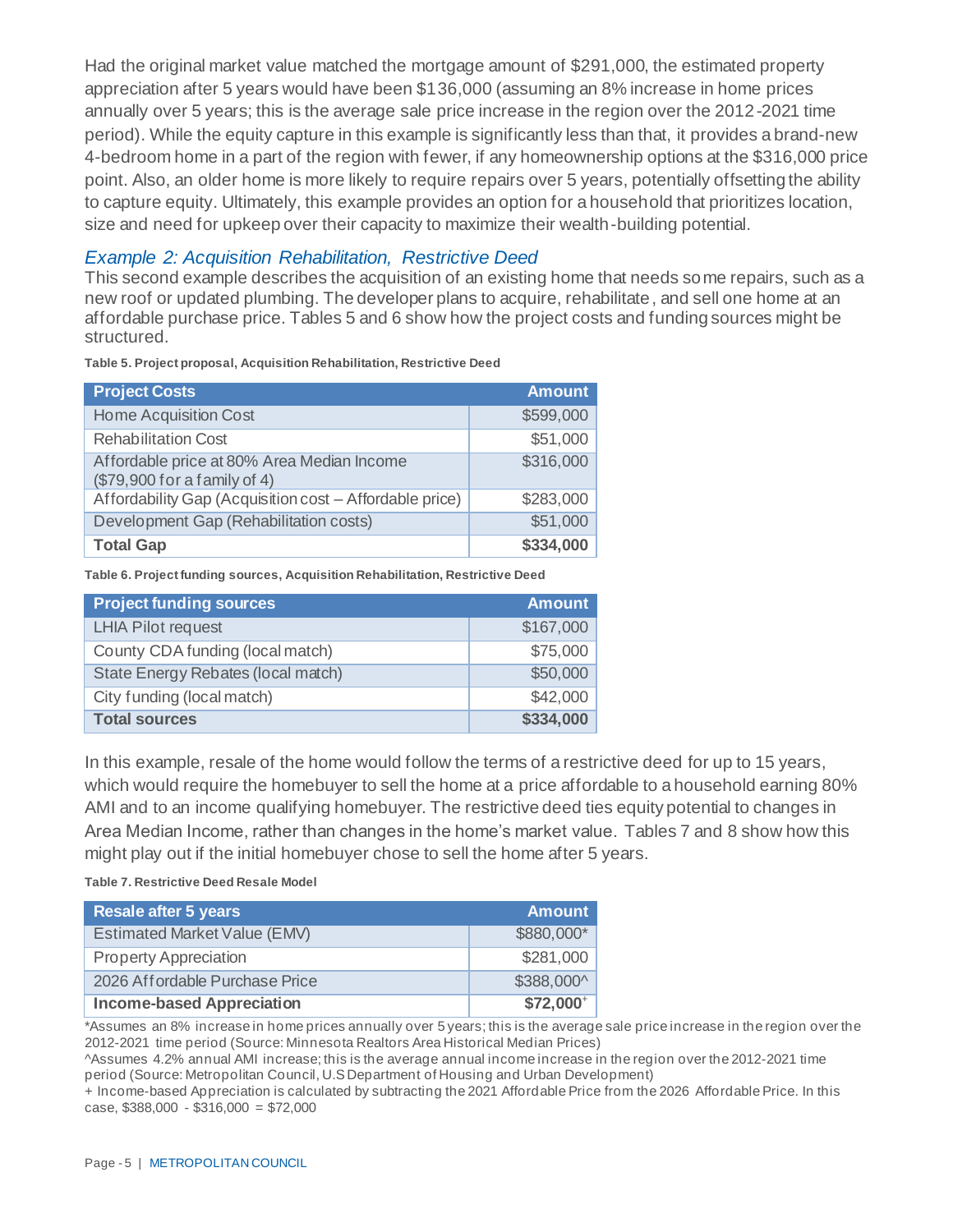**Table 8. Restrictive Deed Equity potential**

| <b>Equity potential after 5 years</b> | ⊦Amount   |
|---------------------------------------|-----------|
| Income-based appreciation             | \$72,000  |
| Principle paid on mortgage*           | \$32,000  |
| Seller's equity upon resale           | \$105,000 |

\*Assumes a 30-year fixed mortgage at 3% interest, which is the interest rate offered in April 2021 by the Minnesota Housing Finance Agency to first-time homebuyers with no origination fee.

The difference in the home's market value after 5 years (\$880,000) and the income-based sale price (\$388,000) is \$492,000. After 15 years, when the affordability term expired, this appreciation could result in a significant financial gain for the original household. For that reason, a successful application would also need to address some sort of partial or full repayment upon resale after 15 years, so that if the home reverted to the private market, the city or county applicant could apply that repayment to another affordable homeownership opportunity. This would be described in the grant agreement between the applicant and the Council.

#### *Example 3: Acquisition, 2nd Mortgage*

The third and final example shows the acquisition of a townhome that is not in need of rehabilitation. The city or county applicant is most likely to be the "developer" of this type of project, since it does not require construction or rehabilitation. Tables 9 and 10 show how the project costs and funding sources might be structured.

#### **Table 9. Project Proposal, Acquisition, 2nd Mortgage**

| <b>Project Costs</b>                                                       | <b>Amount</b> |
|----------------------------------------------------------------------------|---------------|
| <b>Home Acquisition Cost</b>                                               | \$279,000     |
| Affordable price at 50% Area Median Income<br>(\$52,450 for a family of 4) | \$201,500     |
| Affordability Gap (Acquisition cost - Affordable price)                    | \$77,500      |
| Development Gap (Rehabilitation costs)                                     | \$0           |
| <b>Total Gap</b>                                                           | \$77,500      |

**Table 10. Project Funding Sources, Acquisition, 2nd Mortgage**

| <b>Project funding sources</b>   | <b>Amount</b> |
|----------------------------------|---------------|
| <b>LHIA Pilot request</b>        | \$38,750      |
| County CDA funding (local match) | \$38,750      |
| <b>Total sources</b>             | \$77,500      |

In this example, a very-low income household earning only 50% AMI would be able to buy a modest townhome that is already affordable, but not affordable enough for a very-low income household. Resale of the home would follow the terms of a second Mortgage which would be administered by the city, county, or program partner for the difference between the affordable price and the cost of the home at low or no interest. The second mortgage might be structured as a forgivable loan after 30 years and require an amortized portion of the second mortgage to be repaid upon resale if that occurred prior to the 30-year term. Gains in property appreciation would presumably provide the necessary funds for the original homebuyer to satisfy the second mortgage. The portion of the second mortgage that was repaid could then be used to allow another income-qualified homebuyer to purchase a home at an affordable price in the same city, and so on, for up to at least 15 years. Staff would evaluate the specific terms proposed against the proposal's ability to maintain an affordable homeownership opportunity for as many homeowners as possible and for as long as possible without